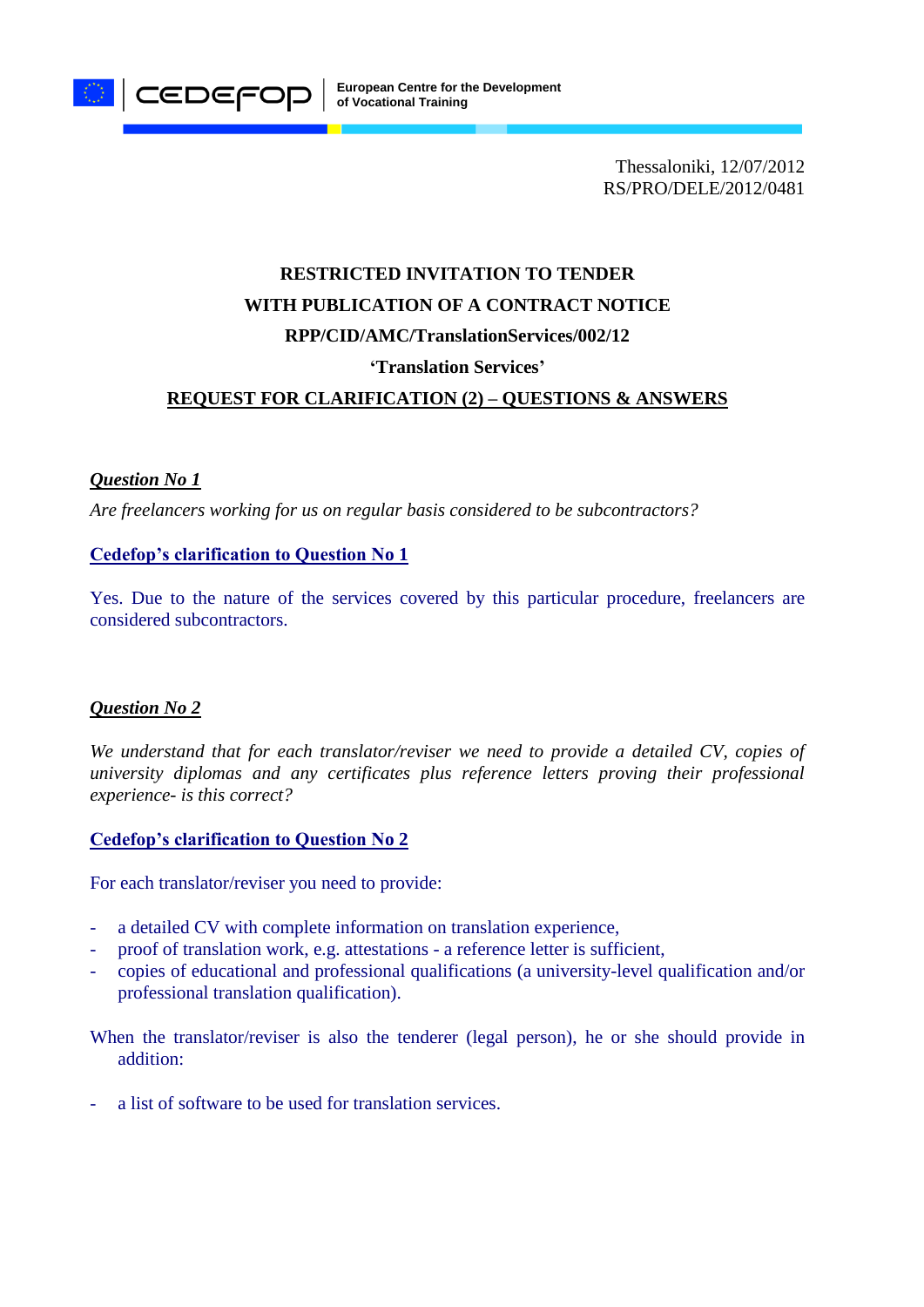# *Question No 3*

*Is signed Annex A sufficient to comply with the exclusion criteria? Do you require any additional supporting documents to prove the absence of conflict etc.?*

## **Cedefop's clarification to Question No 3**

A duly signed and dated Annex A is sufficient for the first stage. You will be asked to provide additional documents only if you are awarded the contract.

#### *Question No 4*

*How many copies of the tender do you require per lot?* 

## **Cedefop's clarification to Question No 4**

We require one original and one copy per lot. Please see also Cedefop's correction as published below:

<http://www.cedefop.europa.eu/EN/working-with-us/public-procurements/20153.aspx>

#### *Question No 5*

*Each lot has to be submitted as a separate tender, however, if we apply for more than one lot, can we put the separate tenders into one sealed package? Or do they have to be packed and sent separately?* 

#### **Cedefop's clarification to Question No 5**

Both ways of sending the applications are accepted. What is important is to have separate envelopes for each lot with all relevant documentation. All the separate applications can of course be placed in one sealed envelope. To make it easier for us to process the applications, we would ask you not to staple the papers.

#### *Question No 6*

*On page 6 of the contract notice, it says: "Tenderers (legal or natural persons) must have at*  least 5 years' experience in the provision of translations, during which they must have *produced at least 1 500 standard pages (1 standard page = 1 500 characters excluding spaces) of translation in the field of vocational education and training (VET) and/or related areas (education, labour market, employment, etc.)".*

*Do we have to provide evidence of this for each language combination we apply for?*

#### **Cedefop's clarification to Question No 6**

Yes, evidence must be provided for each language combination because each lot (language combination) will be examined separately.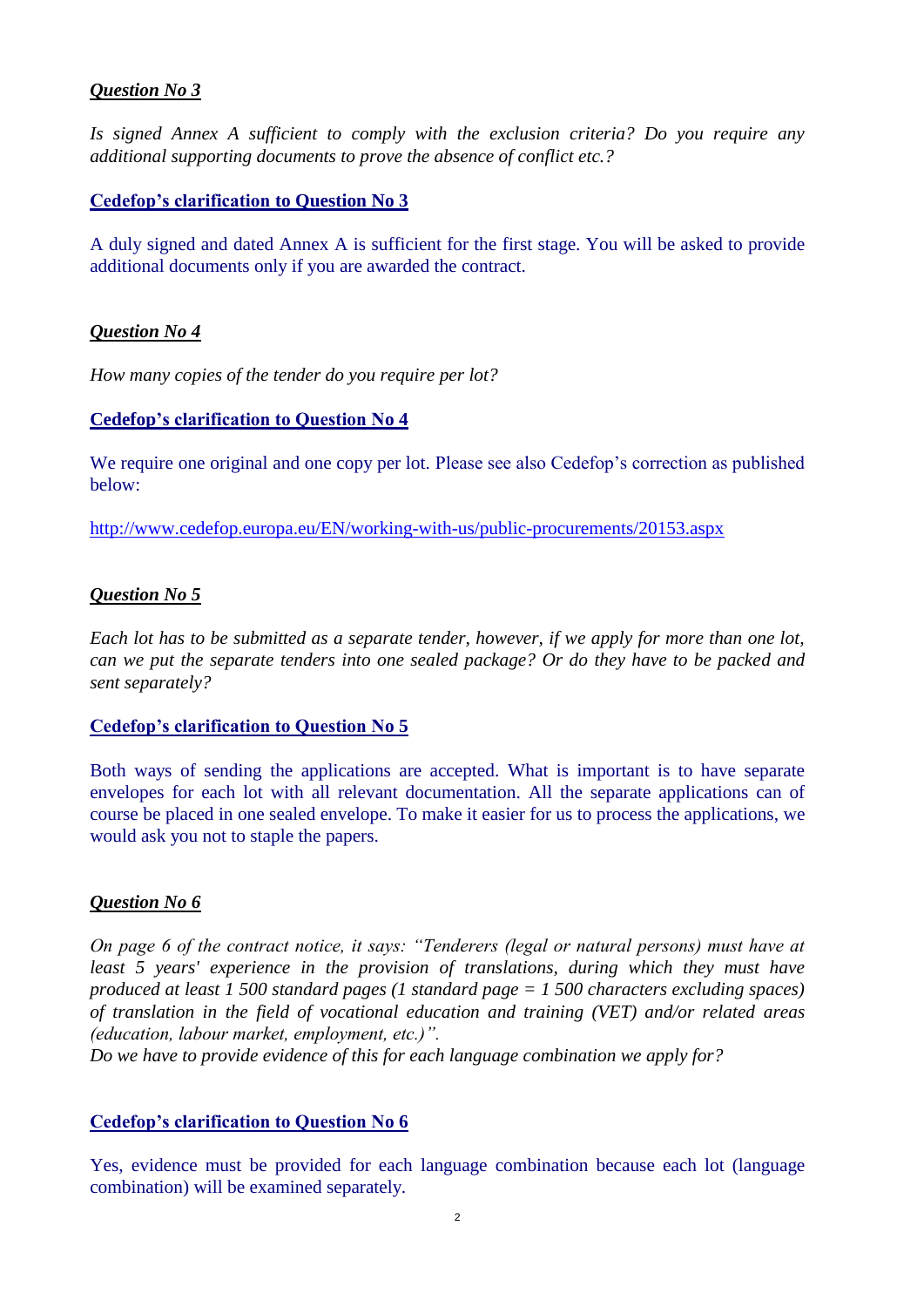# *Question No 7*

*Should the candidates prove their capacities to translate the whole lot (6500 standard pages for 4 years)? In other words, will you select one or more contractors for one lot?* 

# **Cedefop's clarification to Question No 7**

As indicated in point II.1.4 of the contract notice, this is a multiple framework contract, i.e. a framework contract with several operators. The maximum number of participants for this framework contract per lot is 6.

Following contract award, each time a purchase order is to be issued, Cedefop will contact the first contractor. If the first contractor cannot accept the order, Cedefop will then contact the second contractor. If the second contractor cannot accept the order either, Cedefop will then contact the third contractor, and so on. This will not involve the termination of the contractual relations with the previously contacted contractor(s). "First", "second" etc. contractor must be understood as per their ranking in the award decision following conclusion of the evaluation process, such ranking to be communicated to successful tenderers at the end of the procedure.

# *Question No 8*

*Would it be possible to submit the offer (forms, certificates, etc.) in French or should it be only in English? I have certificates from other organisations in French. Would you accept them?*

## **Cedefop's clarification to Question No 8**

As indicated in point IV.3.6 of the contract notice, applications and relevant documentation can be submitted in any EU official language.

## *Question No 9*

*In point III.2.2, "Economic and financial ability", can you confirm that the only document requested is a signed statement of the tenderer's turnover of the last 3 financial years, i.e., that we DO NOT HAVE to produce any formal evidence from the tax administration or social authorities for this 1st phase?*

## **Cedefop's clarification to Question No 9**

Your understanding is correct.